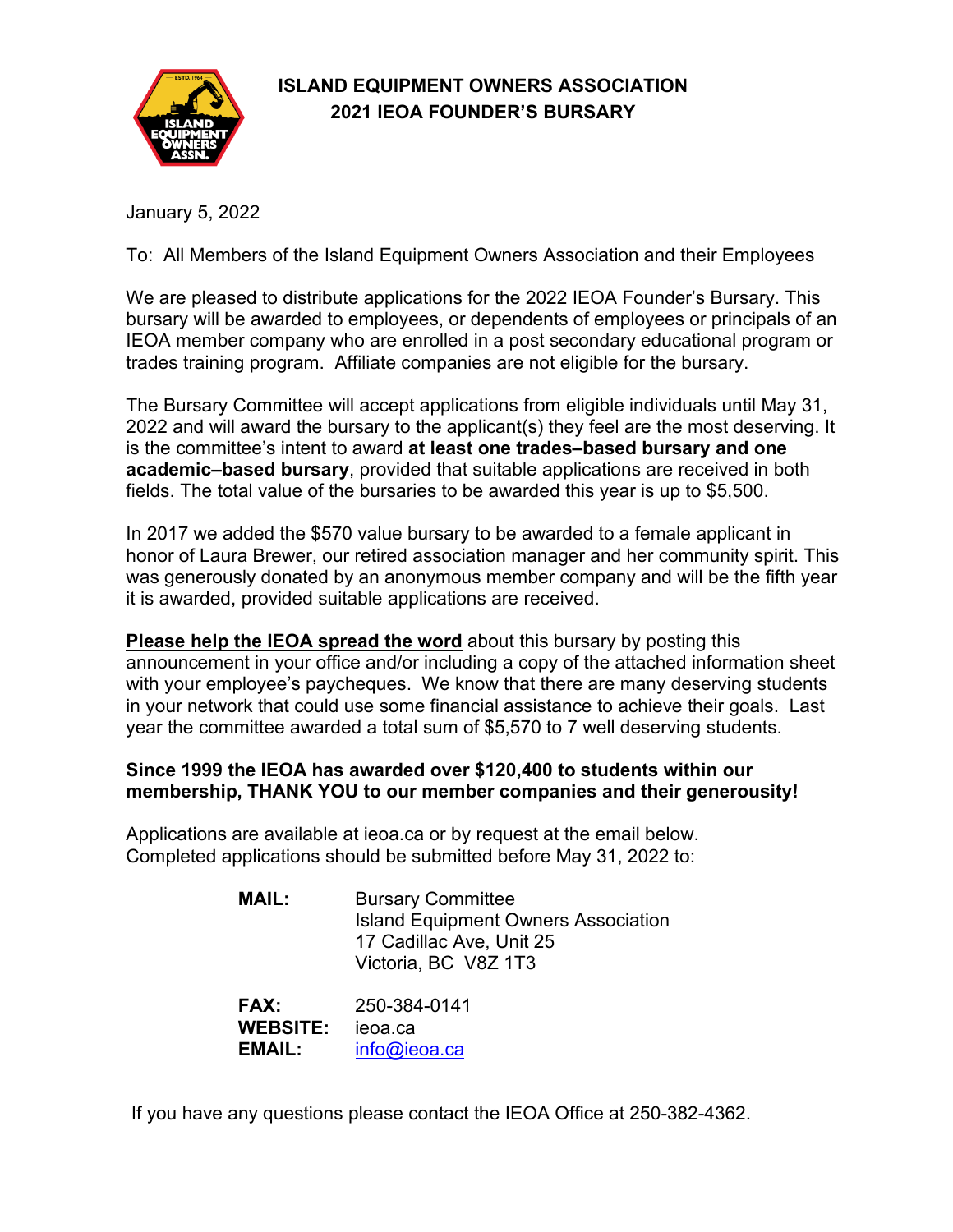

## **ISLAND EQUIPMENT OWNERS ASSOCIATION 2022 IEOA FOUNDER'S BURSARY APPLICATION CRITERIA**

| Donor:                              | <b>Island Equipment Owners Association</b>                                                                                                                                                                                                                                                                                                                                                                                                                                                                                                   |  |
|-------------------------------------|----------------------------------------------------------------------------------------------------------------------------------------------------------------------------------------------------------------------------------------------------------------------------------------------------------------------------------------------------------------------------------------------------------------------------------------------------------------------------------------------------------------------------------------------|--|
| Value:                              | Up to \$5,500                                                                                                                                                                                                                                                                                                                                                                                                                                                                                                                                |  |
| Tenure:                             | Any recognized college, university, or trade school                                                                                                                                                                                                                                                                                                                                                                                                                                                                                          |  |
| Criteria:                           | 1. An employee or dependant of an employee or principal of an<br>IEOA member company, not an affiliate company<br>Scholastic achievement and/or trades training/experience<br>2.<br>3. Financial need<br>Community involvement – for example coaching youth groups,<br>4.<br>volunteer work<br>Written presentation outlining your educational focus, goals and<br>5.<br>dreams. This doesn't need to be formal. A letter is fine we just<br>want some idea of who you are, what you'd like your future to<br>look like and how we can help. |  |
| Deadline:                           | May 31, 2022                                                                                                                                                                                                                                                                                                                                                                                                                                                                                                                                 |  |
| Procedure:                          | Applicants are to submit a completed application form along with<br>the above noted written presentation.                                                                                                                                                                                                                                                                                                                                                                                                                                    |  |
| Selection:                          | The IEOA Bursary Committee will review written submissions.<br>Approximately 3 - 12 applicants will be shortlisted for interviews.<br>The Bursary Committee will discuss the results of the interviews<br>and select candidates to receive bursary funds based on criteria.<br>The successful candidates will be notified immediately after the<br>selections are made.                                                                                                                                                                      |  |
| Applications<br>And<br>Submissions: | <b>Bursary Committee</b><br><b>Island Equipment Owners Association</b><br>17 Cadillac Ave, Unit 25<br>Victoria, BC V8Z 1T3<br>Phone: 250-382-4362<br>250-384-0141<br>Fax:<br>Email:<br>info@ieoa.ca                                                                                                                                                                                                                                                                                                                                          |  |